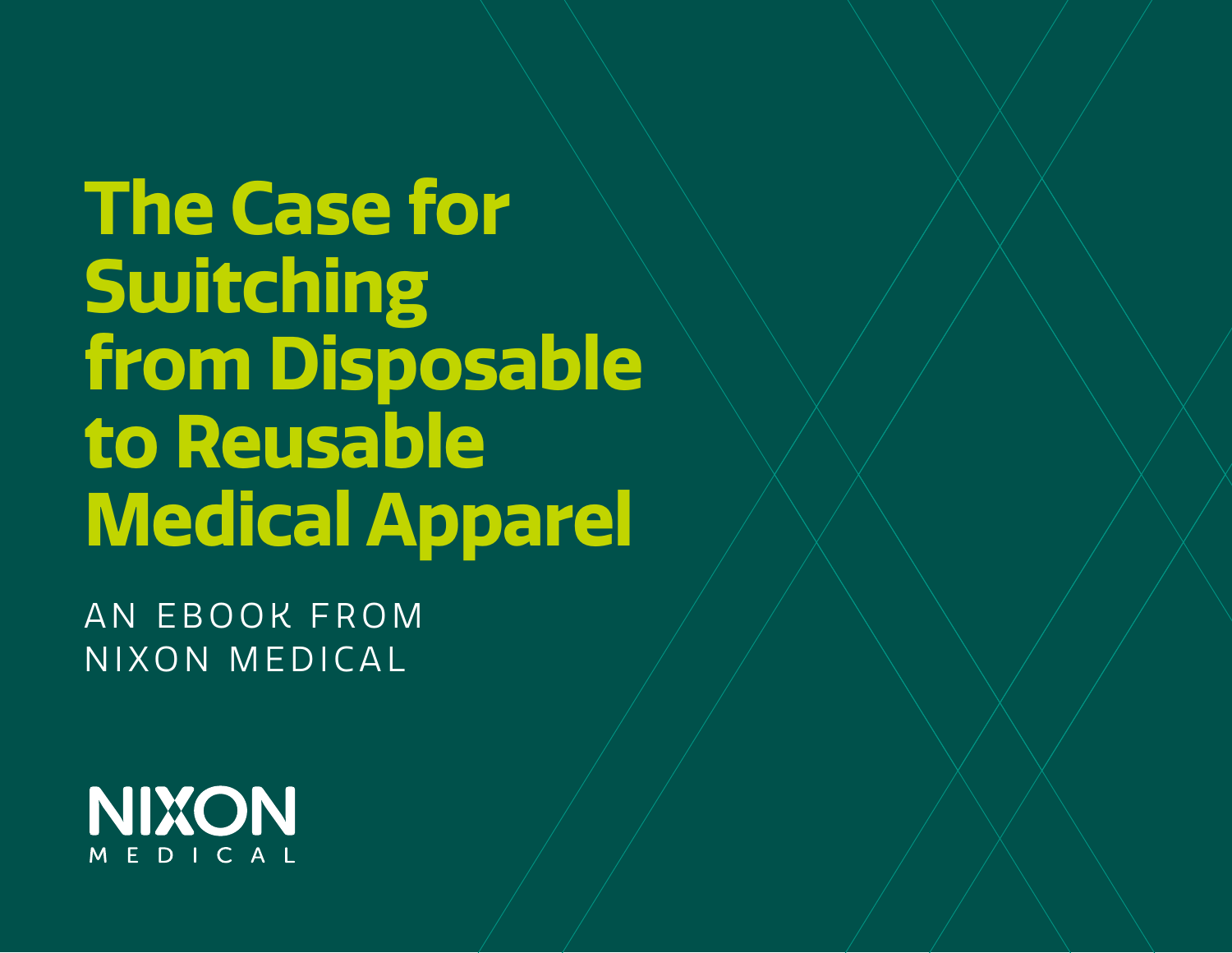### **Foreward**

For decades, healthcare professionals have researched and debated the benefits of reusable medical apparel and linens over disposable products. Today, many experts agree that reusing medical textiles is the optimal method. Some of the primary benefits of reusing medical gowns, linens, and other textiles include maintaining a base level of PPE during conventional and crisis capacity times, improving patient and staff satisfaction, enhancing environmental quality, reducing waste, and controlling costs.

**Read this eBook for a comprehensive case about switching from disposable to reusable medical apparel and linens in your healthcare setting.**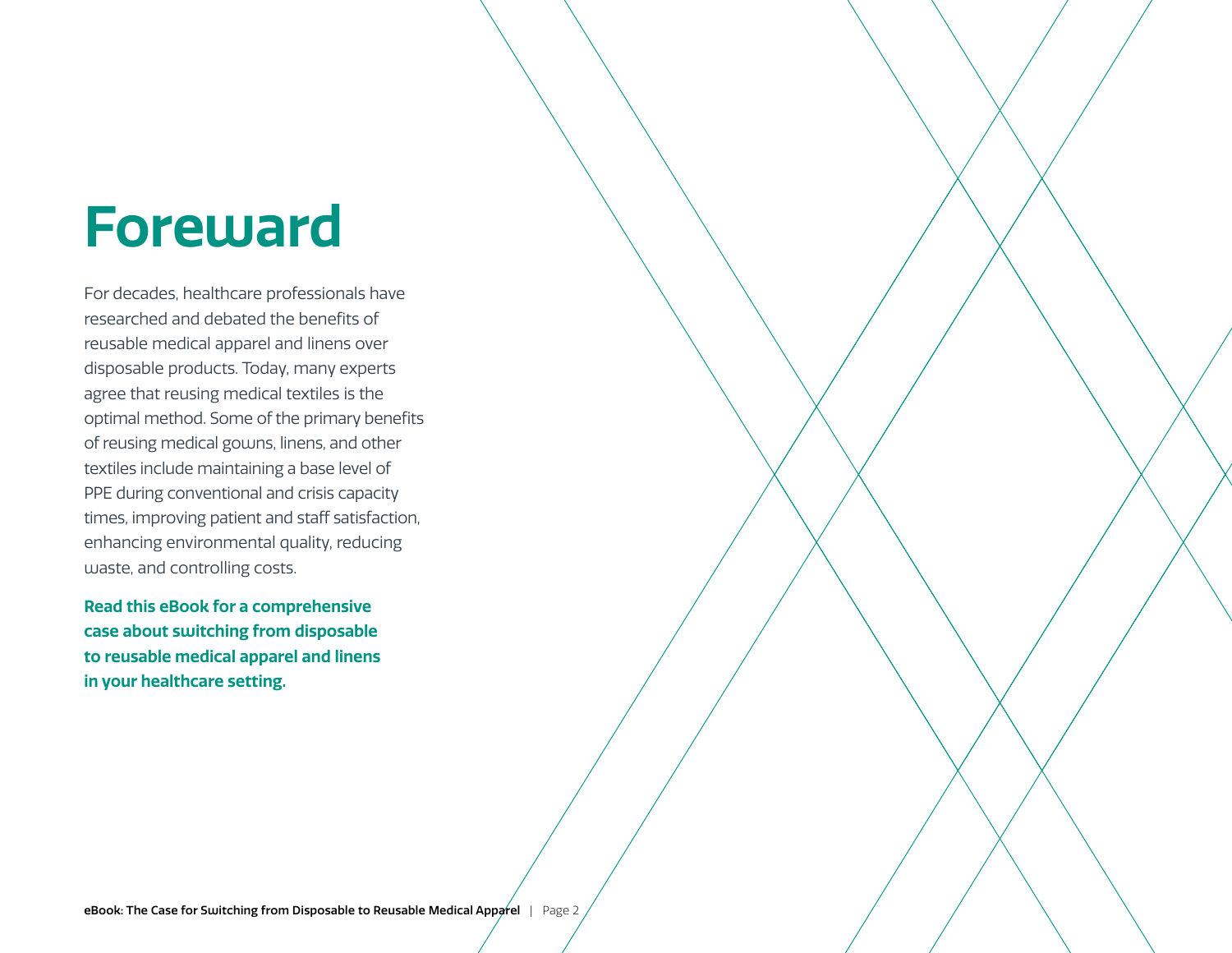## **What's Inside**

Use the contents of this eBook to learn all the benefits of switching from disposable medical apparel and supplies to reusable textiles. The information presented here will help you understand your inventory options so you can make smarter and more informed decisions for your practice, patients, and staff.

**Discover the data that makes the case for switching from disposable to reusable medical apparel:** 

#### **Maintain Critical Supply Levels**

**Increase Protection & Performance**

**Improve Provider Satisfaction**

**Decrease Your Carbon Footprint**

**Control Your Inventory Costs**

**Summary of Key Takeaways**

**Switch to Reusable Products**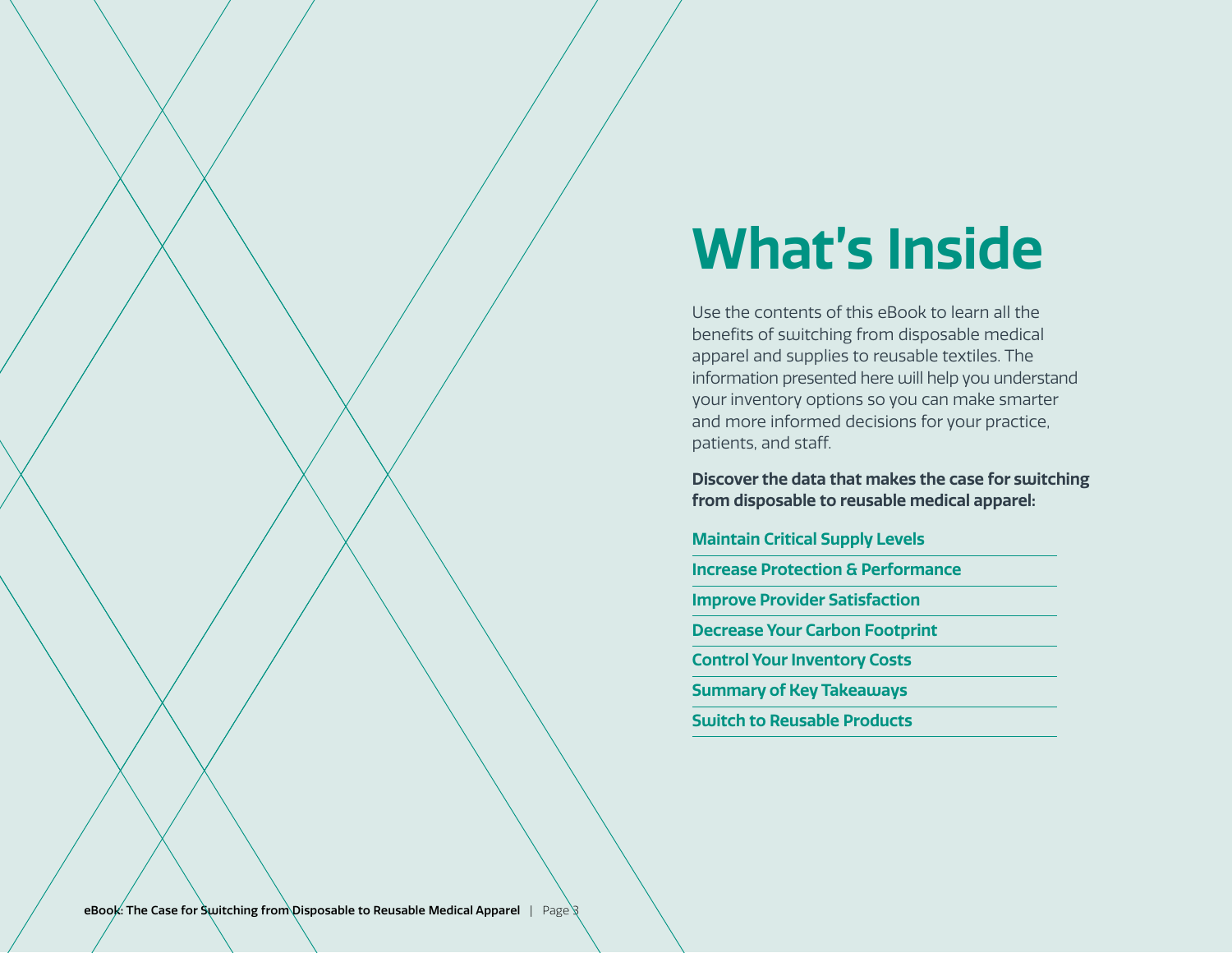### **Maintain Critical Supply Levels**

Reusable healthcare supplies like patient gowns and medical apparel guarantee a base level of Personal Protective Equipment (PPE) during capacity surges and supply shortages. As long as reusable healthcare textiles are laundered according to HLAC standards and per the healthcare setting's SOP, these supplies can be used over and over again, providing relief during crisis capacity times.

Most healthcare facilities experienced tremendous supply shortages during the onset of COVID-19 when demand for PPE outpaced the supply available. The U.S. Food and Drug Administration (FDA) recommends that healthcare centers implement the use of reusable (washable or cloth) gowns instead of disposable single-use gowns, which are to be discarded after use. This recommendation is part of the FDA's conventional capacity strategy, which ensures supply levels are adequate.

**BY SWITCHING FROM DISPOSABLE TO REUSABLE MEDICAL TEXTILES, YOU CAN FEEL CONFIDENT THAT YOUR PROVIDERS AND PATIENTS ALWAYS HAVE THE SUPPLIES THEY NEED, EVEN DURING CAPACITY CRISIS TIMES.**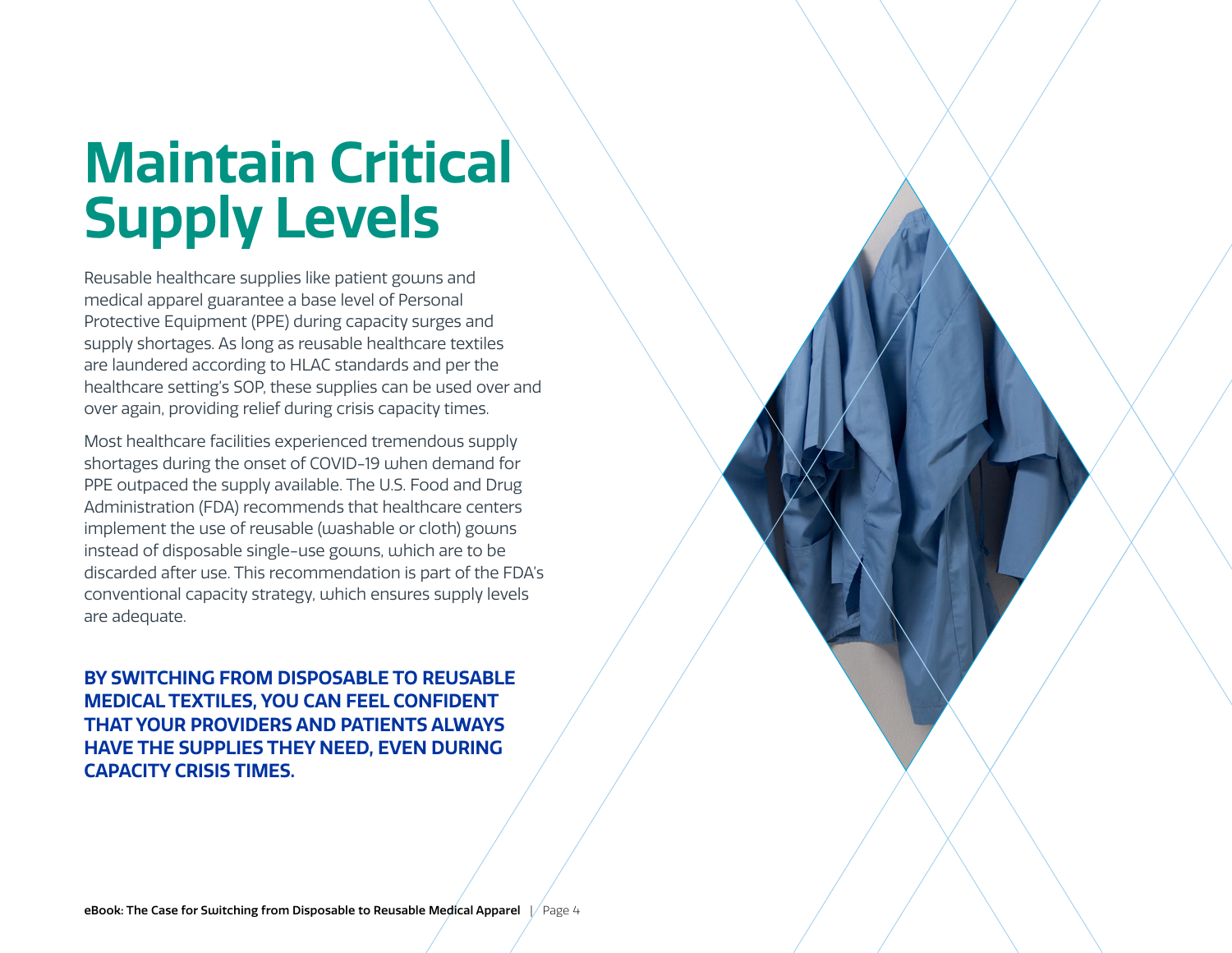#### **Increase Protection & Performance**

Medical textiles are essential to safe and effective care that reduces the spread of microorganisms and bodily fluids. When deciding between disposable or reusable medical apparel, performance and protection have to be among the key criteria you consider.

In a recent comparison study published by the National Center for Biotechnology Information as a result of COVID-19, research evaluated the performance of disposable versus reusable medical gowns by assessing their ability to provide adequate protection across their expected service lifespan.

Level I and II disposable gowns did not meet Association for the Advancement of Medical Instrumentation® (AAMI) performance specifications for impact penetration water resistance.

All three levels of disposable gowns also failed to meet the American Society for Testing and Materials performance requirements for breaking strength in the crosswise direction.

**THE STUDY CONCLUDED THAT THE ADOPTION OF REUSABLE GOWNS MAY RESULT IN INCREASED PROTECTION AND COST SAVINGS DUE TO THEIR SUPERIOR DURABILITY AND SUSTAINABILITY WHEN COMPARED TO DISPOSABLE GOWNS.**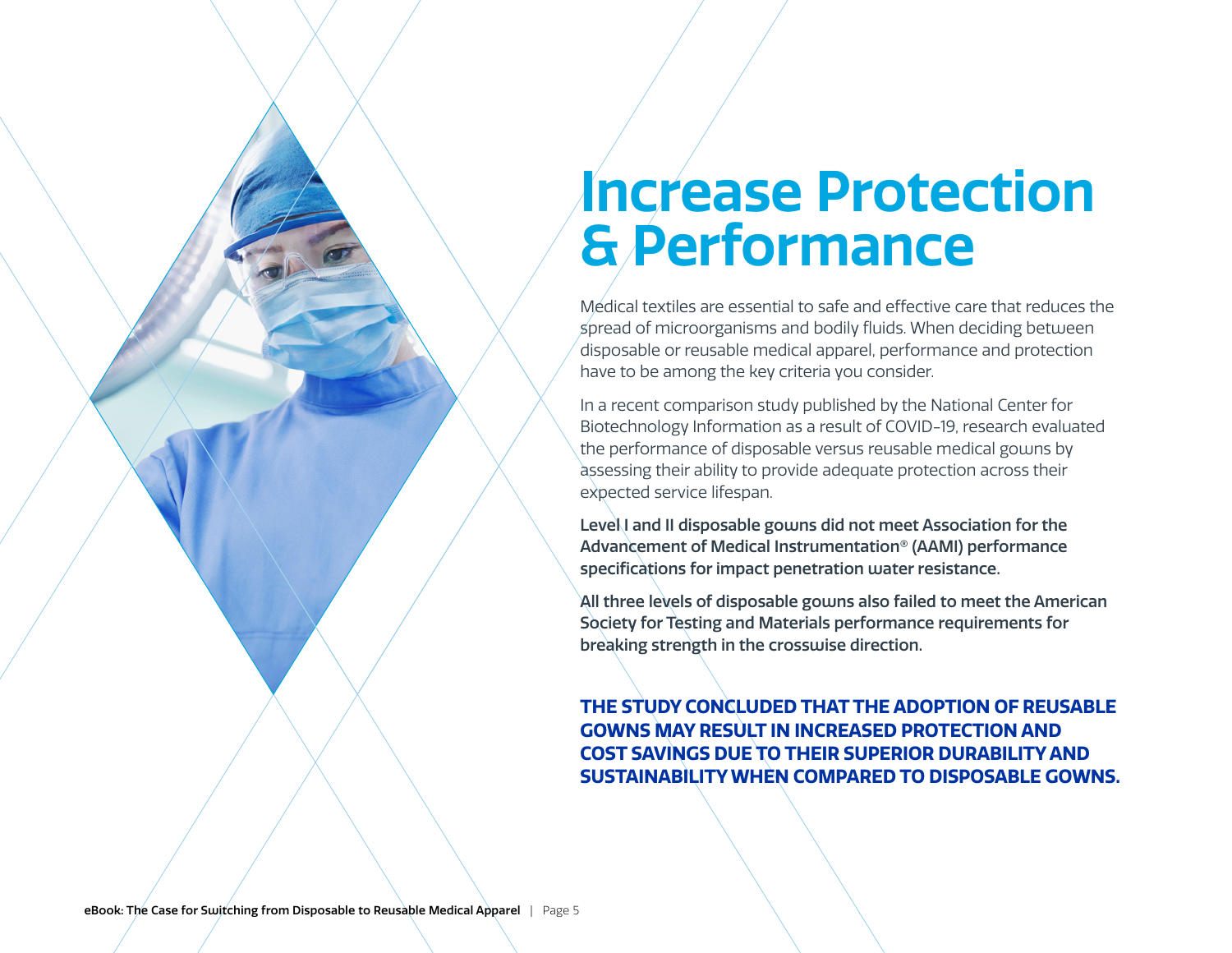#### **Improve Provider Satisfaction**

Ensuring patient and provider satisfaction in your healthcare facility is more important than ever now that patient satisfaction is tied directly to Medicare and Medicaid reimbursement for facilities. Patient satisfaction scores are determined by a Hospital Consumer Assessment of Healthcare Providers and Systems (HCAHPS) survey that measures:

- **»** Communication with doctors and nurses
- **»** Responsiveness of hospital staff
- **»** Pain management
- **»** Communication about medicines
- **»** Discharge information
- **»** Transition of care
- **»** Quietness and cleanliness of the hospital environment

Many of these factors can be improved by ensuring your providers have everything they need—and providing them with cloth medical apparel and linens instead of paper is one way to improve comfort, breathability, and flexibility throughout the day.

#### **REUSABLE MEDICAL APPAREL OFFERS GREATER COMFORT, BREATHABILITY, AND FLEXIBILITY FOR PROVIDERS, INCREASING THEIR OVERALL SATISFACTION LEVELS AND INTERACTIONS WITH PATIENTS.**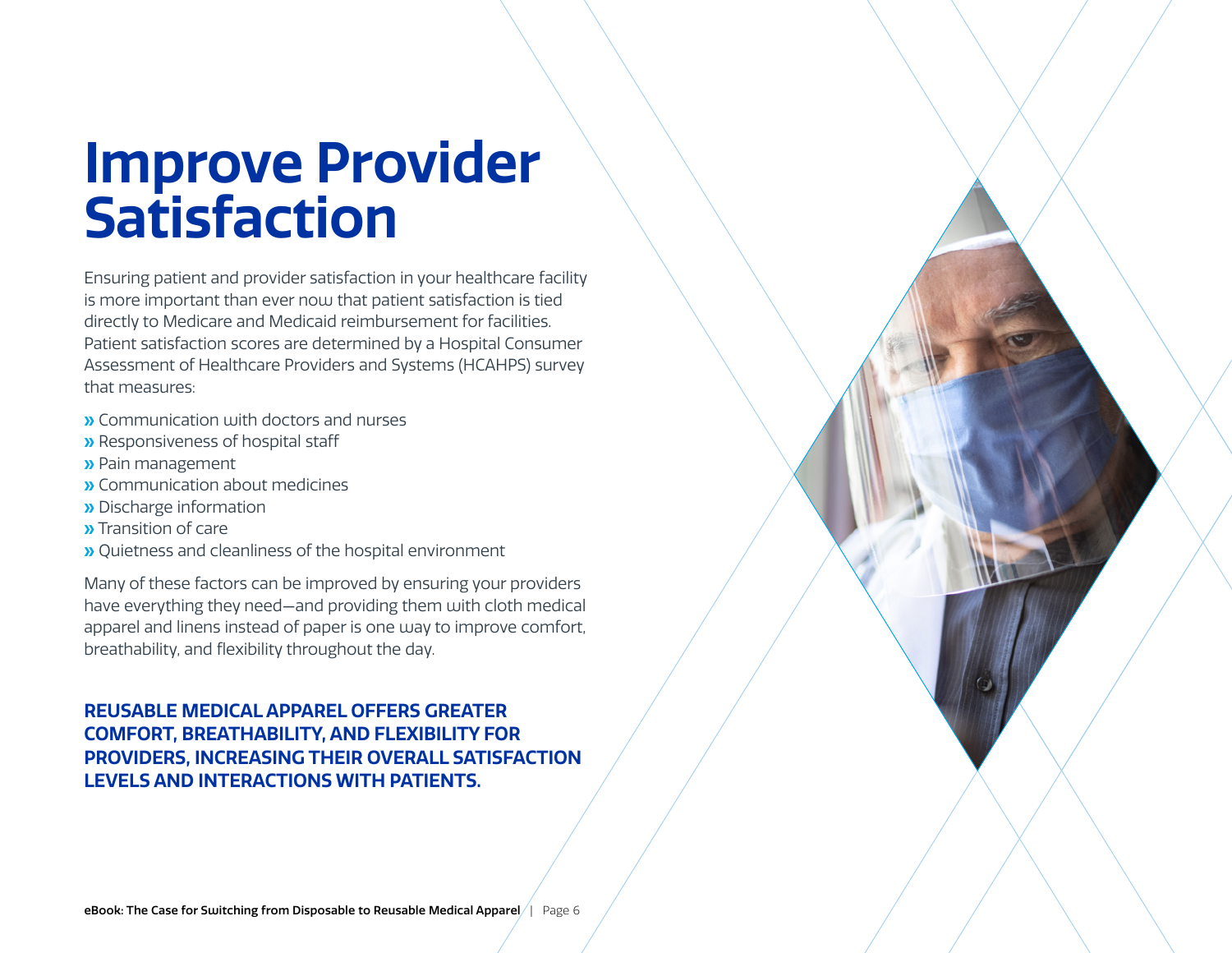### **Decrease Your Carbon Footprint**

Environmental sustainability is an obvious benefit of choosing reusable medical textiles over disposable gowns and supplies. According to a comparison study from the American Journal of Infection Control, the environmental impacts of isolation gowns alone are significant. The study compared 1,000 isolation gown uses in a healthcare setting, including their manufacture, use, and end-of-life stages. At the healthcare facility, compared to the disposable gown system, **the reusable gown system showed:**



**consumption 93% reduction in solid waste generation**

**THE RESULTS OF THE STUDY INDICATE THAT BY SELECTING REUSABLE ISOLATION GOWNS, HEALTHCARE FACILITIES CAN ADD THESE QUANTITATIVE BENEFITS DIRECTLY TO THEIR SUSTAINABILITY SCORECARDS.**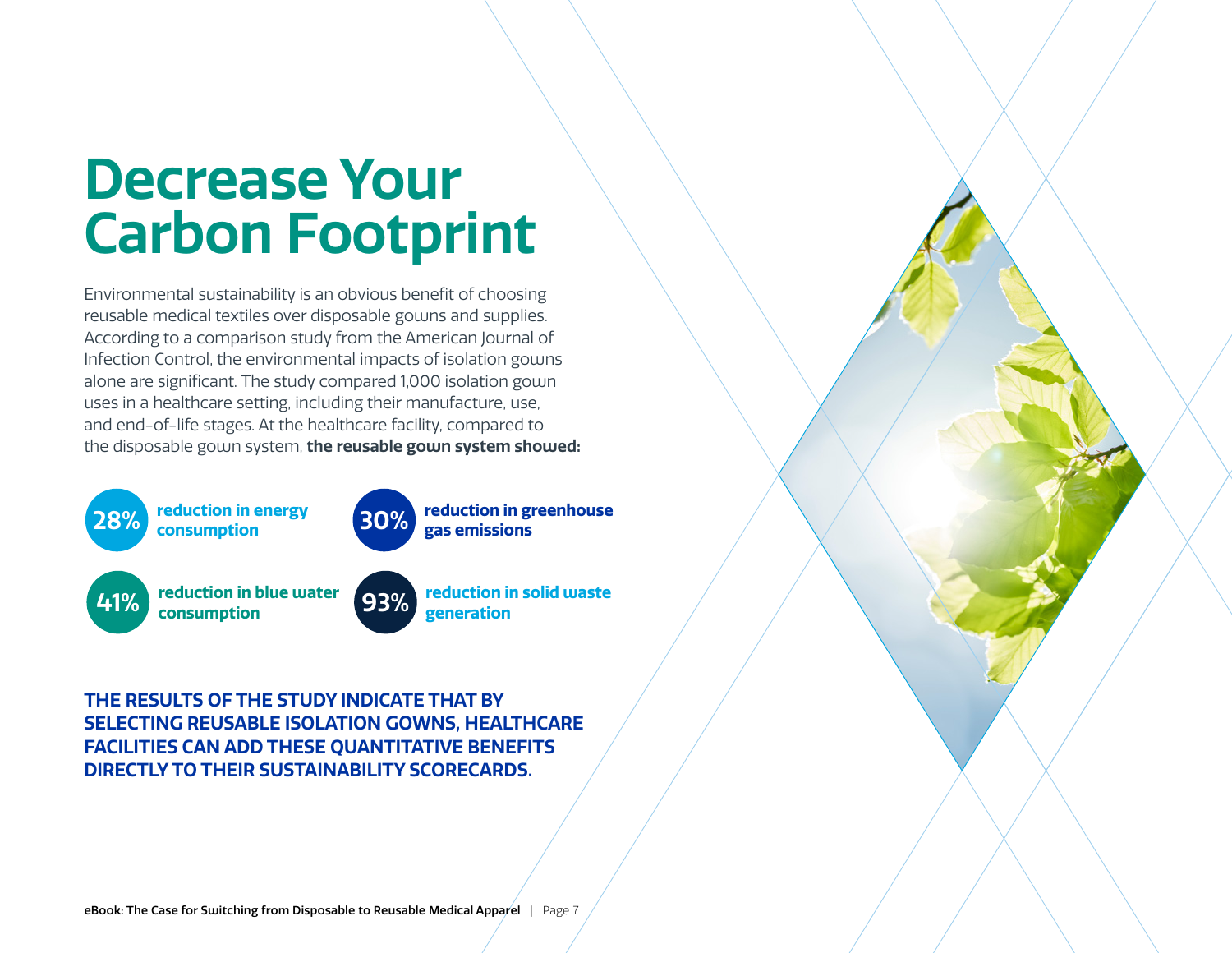### **Control Your Inventory Costs**

Inventory and supplies are a major cost incurred by healthcare organizations. Outpatient facilities spend 20% of their revenue on supplies $^{\rm l}$  while larger hospitals and health systems can spend up to one-third of their total operating expenses on supplies and supply chain expenses, which can be millions of dollars.

Prior to COVID-19, a 2020 article from the Journal of the American Medical Association examined the waste practices of hospitals, urging them to be minimized wherever possible. It identified that the U.S. health sector spent approximately \$5.9 billion on medical waste management in 2014 alone. To combat this and create financial sustainability, healthcare centers must establish a 'reduce and reuse' culture.

#### **THE** *JOURNAL OF THE AMERICAN MEDICAL ASSOCIATION* **URGES HEALTHCARE ORGANIZATIONS TO ADOPT A "REDUCE AND REUSE" CULTURE TO CONTROL INVENTORY COSTS AND SUPPORT FINANCIAL SUSTAINABILITY.**

**REAL STORY:** A case study<sup>2</sup> detailed the outcomes of a 30-plus hospital system staying with reusable products rather than switching to single-use, disposable isolation gowns. The hospital system saved at least \$1.4 million a year, recognizing that **single-use isolation gowns cost 25% to 50% more than reusable gowns**. Beyond savings on the gowns, this system also saved on annual disposal expenses.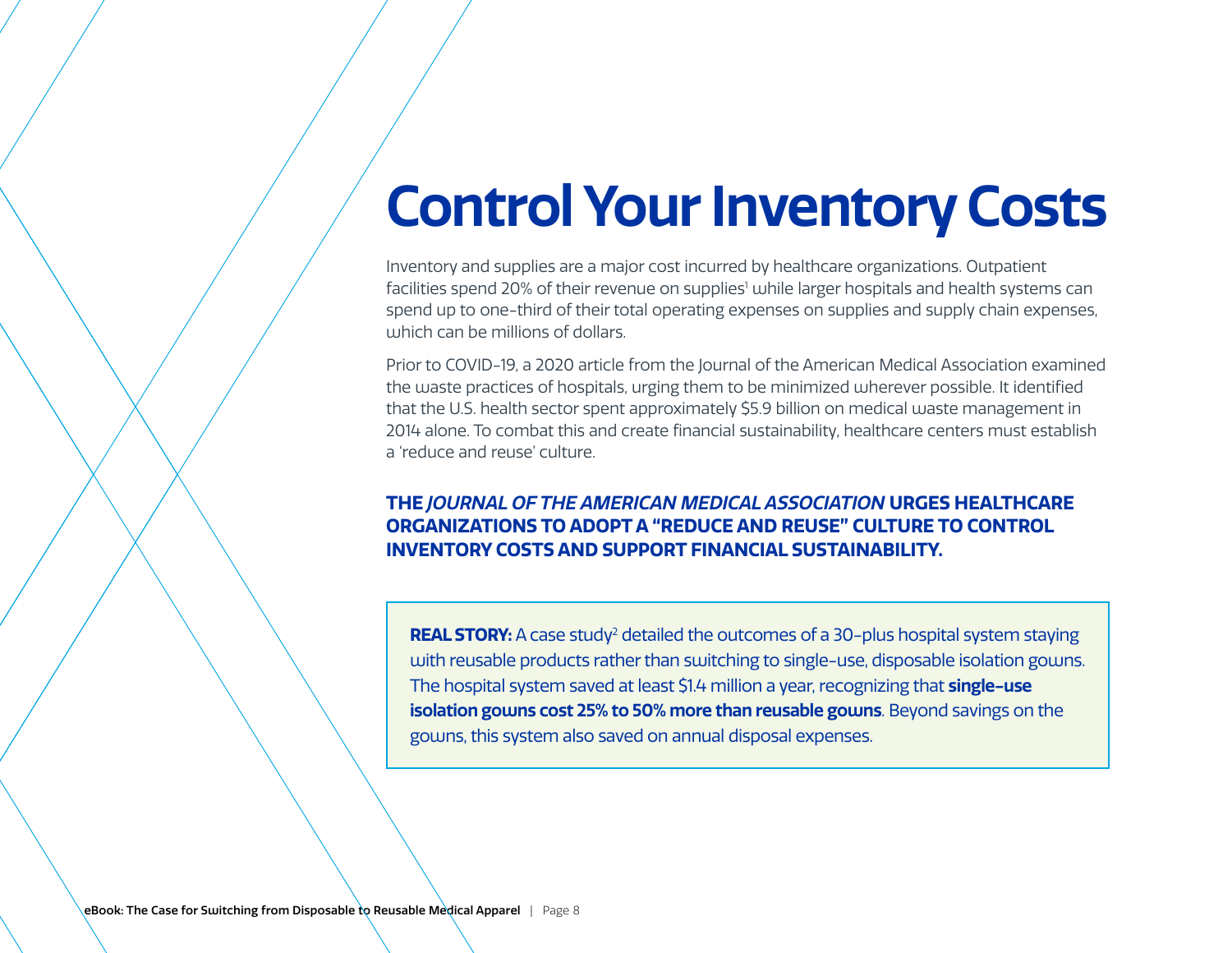# **Case Closed!**

From maintaining supplies, increasing performance, and improving provider satisfaction to elevating the patient experience, decreasing your carbon footprint, and controlling inventory costs—the reasons to switch from disposable to reusable medical apparel are abundant and clear.

#### **Reusable versus disposable medical apparel lets you:**

**»** Maintain critical supply levels during crisis capacity times **»** Ensure optimal performance protection for staff and patients **»** Improve your sustainability scorecard with quantitative data **»** Increase provider satisfaction and interactions with patients **»** Control inventory costs without decreasing patient encounters **»** Focus on provider satisfaction to increase patient satisfaction **»** Consider premium patient gowns and robes for your patients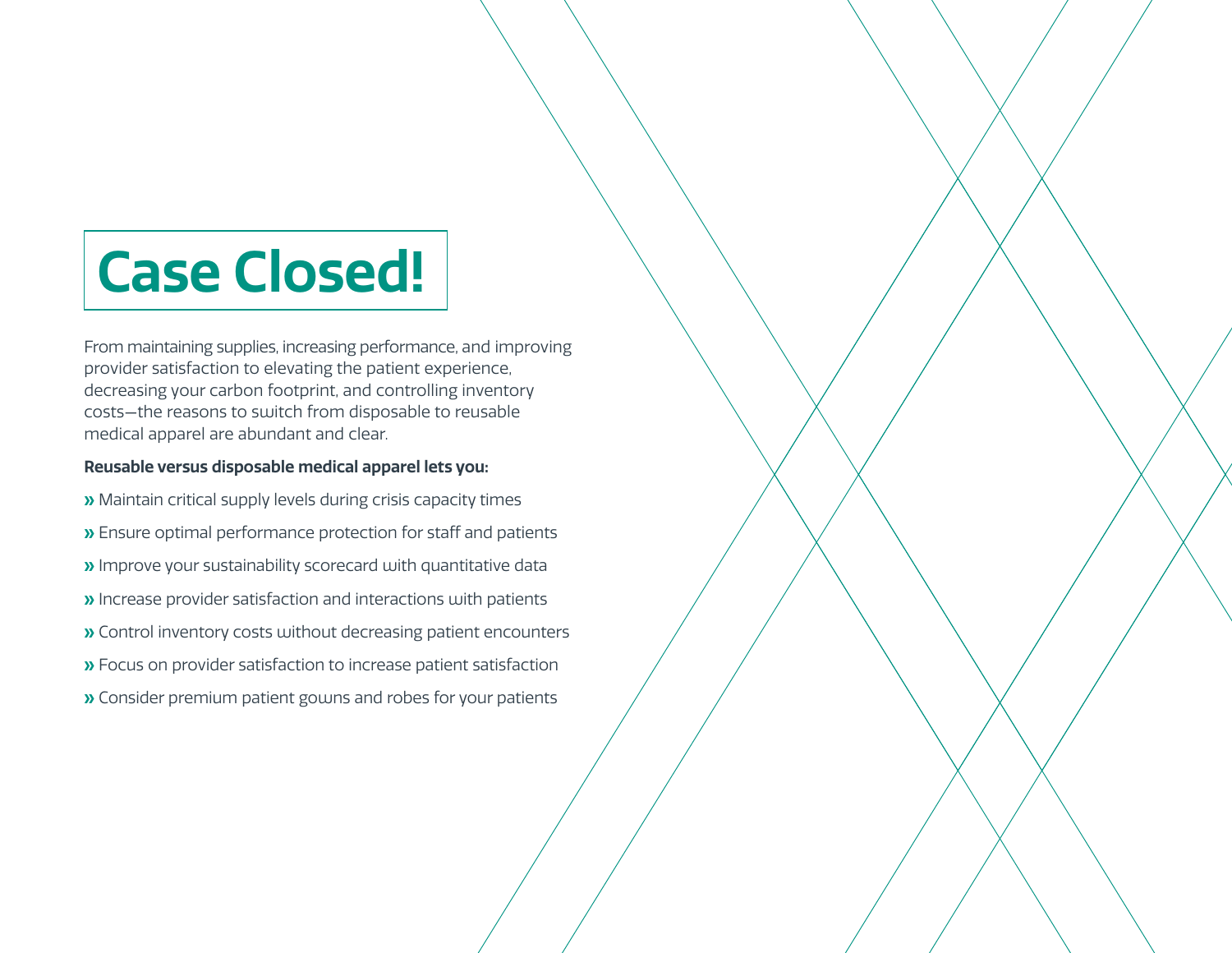### **Switch to Reusable Products**

We know change can be difficult. But when that change brings significant benefits to your clinicians, staff, patients, and bottom line especially during uncertain times like these—we hope you can agree that this change will be worth it. One of the best ways to introduce this change into your outpatient center is to start educating your team on the benefits of reusable medical apparel and medical textiles. To start, share this eBook with them!

**NEXT, CONTACT NIXON MEDICAL FOR A REUSABLE COST-SAVINGS ASSESSMENT. WE WILL REVIEW YOUR CURRENT DISPOSABLE INVENTORY, USAGE, AND PATIENT ENCOUNTERS TO SEE HOW WE CAN OPTIMIZE YOUR COSTS.**

*Find out how to contact us for a free and no-obligation assessment on the next page.* 

eBook: The Case for Switching from Disposable to Reusable Medical Apparel | Page 10